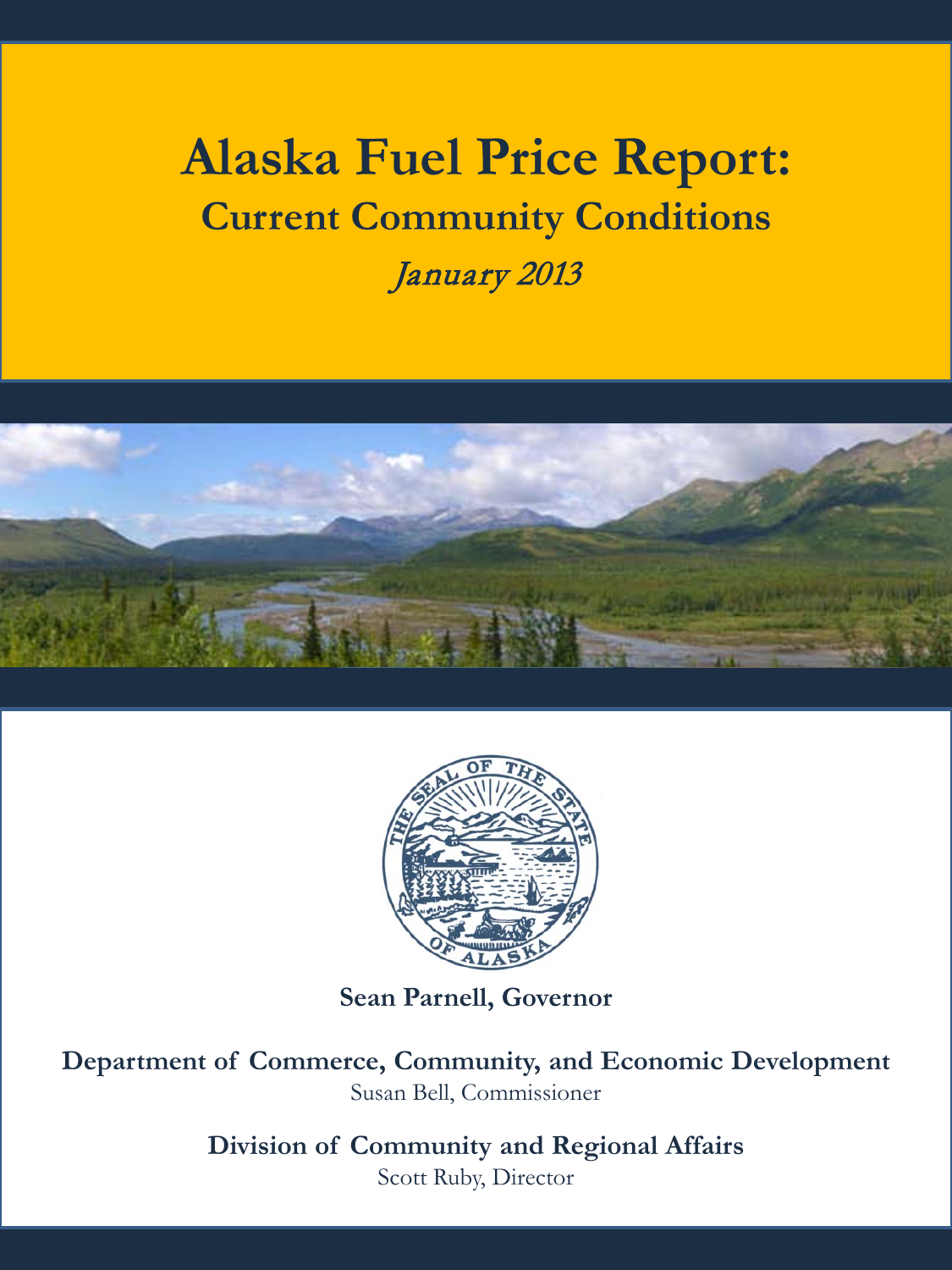#### **Cover page photo credit:**

Department of Commerce, Community, and Economic Development; Division of Community and Regional Affairs.

**Previous editions of** Alaska Fuel Price Report **may be found on DCRA's website:** <http://www.commerce.state.ak.us/dca/StaffDir/GetPubl.cfm>

The State of Alaska, Department of Commerce, Community, and Economic Development (DCCED), complies with Title II of the Americans with Disabilities Act of 1990. This publication is available in alternative communication formats upon request. Please contact [dcra.publications@alaska.gov.](mailto:dcra.publications@alaska.gov) The number for the DCCED Telephonic Device for the Deaf (TDD) is 1-907-465-5437.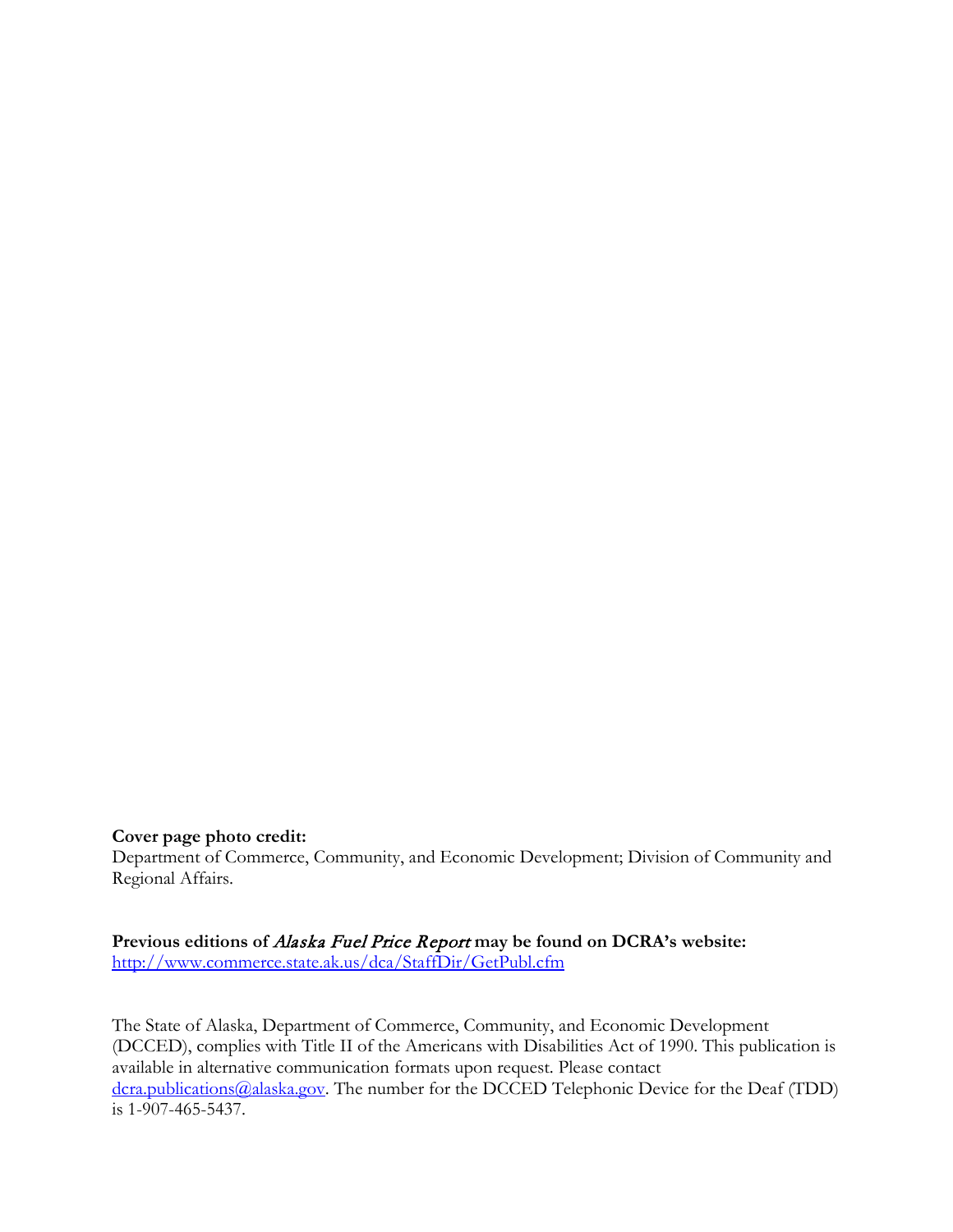## **INTRODUCTION AND METHODOLOGY**

The fuel price report contains a bi-annual collection of fuel prices quoted in 100 communities during the months of January and June. It illustrates current changes in fuel prices across Alaska, and also provides a historical perspective. The report highlights the price differences among Alaska communities and sheds light on the influence of transportation costs on the fuel prices at various locations. This, in part, explains the high costs of living in Alaska's remote locations.

To complement the fuel price information, analysts at the Division of Community and Regional Affairs (DCRA) include monthly Alaska North Slope (ANS) crude price information and the national average prices of gasoline and heating fuel. The nationwide heating fuel prices are tracked only during the heating season that starts in October and stretches into March of the following year.

In 2005, 100 communities were strategically selected as survey participants to represent differing socioeconomic conditions in Alaska. Many of the rural communities had been recipients of the DCRA's bulk fuel project assistance. The selected communities lie in the Interior, Gulf Coast, Northern, Northwest, Southeast, Southwest, and Western regions (Appendix A-1). To accurately and consistently track longitudinal changes in fuel prices, the 2005 survey format and community sample were continually used through January, 2013. Therefore, the communities and core questionnaire items have remained the same.

The current report contains the national fuel price from October 1990 to January 2013, and monthly ANS crude price averages from January 2004 to December 2012, in addition to the statewide price quotations from the survey conducted between January 10 and 28, 2013. Local fuel retailers in the selected communities were contacted via telephone and asked to provide current per-gallon prices on heating fuel #1 and gasoline (Appendix A-2) on the date of the survey. All fuel price quotes reflect prices at the vendors' pump stations. Therefore, survey results are one-time measurements and are representative of retail fuel prices on the particular day of contact. Heating fuel and gasoline prices may have changed between the time of contact and the publication of this report.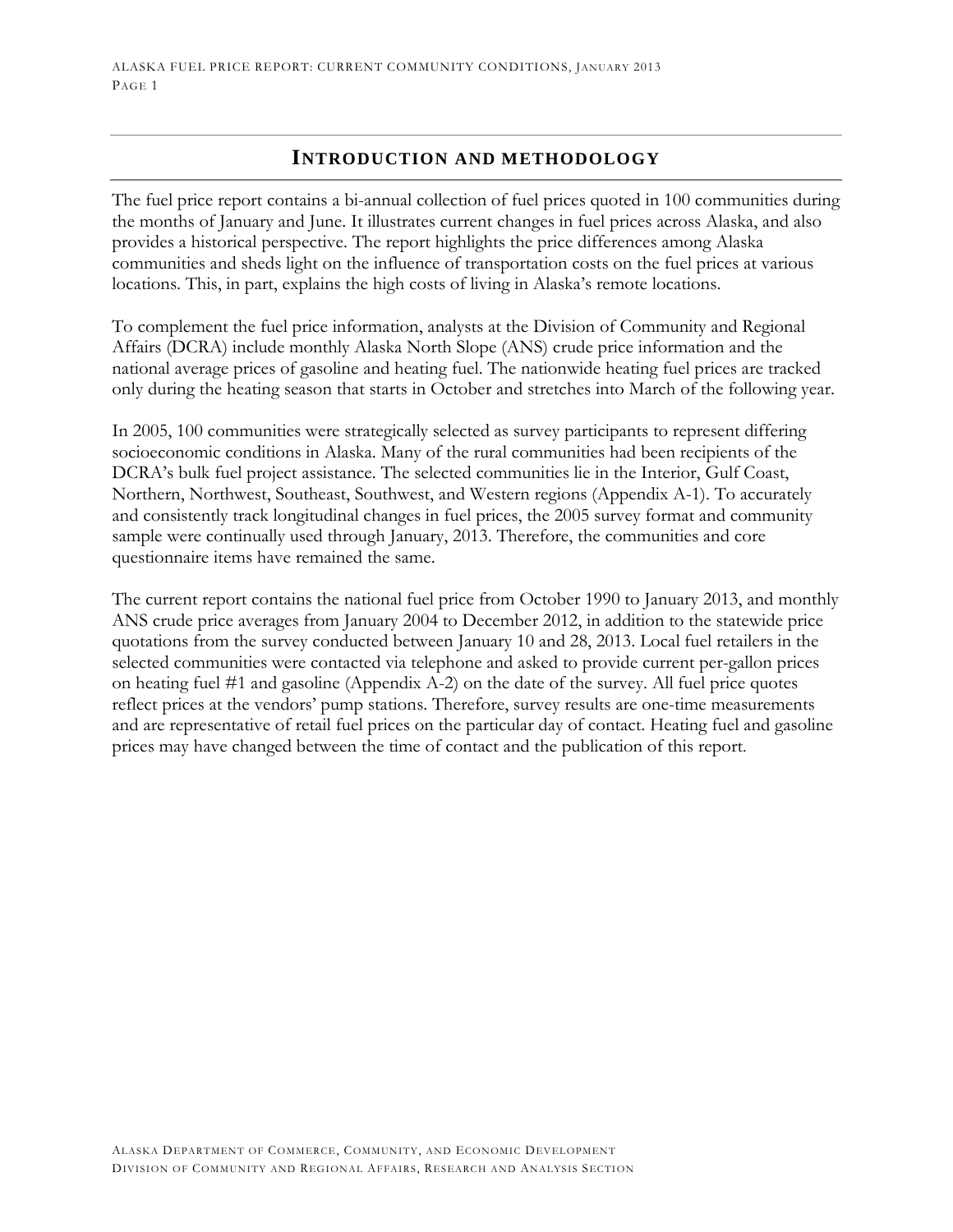#### **ALASKA NORTH SLOPE CRUDE AND NATIONAL FUEL PRICES**

The shift of fuel prices in Alaska's communities over a given time period generally follow the ANS crude price trend. However, changes in transportation modes of fuel delivery and the cost of the existing inventory, held in bulk, also exert strong influences on current local fuel price levels.



**Figure 1. Alaska North Slope Crude: March 2005 to December 2012**

The price of ANS West Coast crude oil<sup>[1](#page-3-0)</sup> was tracked from March 2005 to December 2012 (Figure 1). During this period, the price was highest in June 2008, at \$133.78, and lowest in December 2008, when it was \$37.70. During the latter half of 2009, and most of 2010, oil prices remained fairly stable. In the the fall of 2010, however, crude oil prices resumed their upward trend going from \$75.27 in September 2010 up to \$120.86 in April 2011, the highest price recorded since June 2008. The monthly average price in December 2012 was \$107.31 per barrel.

<span id="page-3-0"></span> <sup>1</sup> Source: Alaska Department of Revenue, Tax Division. Retrieved on January 29, 2013, from: <http://www.tax.alaska.gov/programs/oil/prevailing/ans.aspx>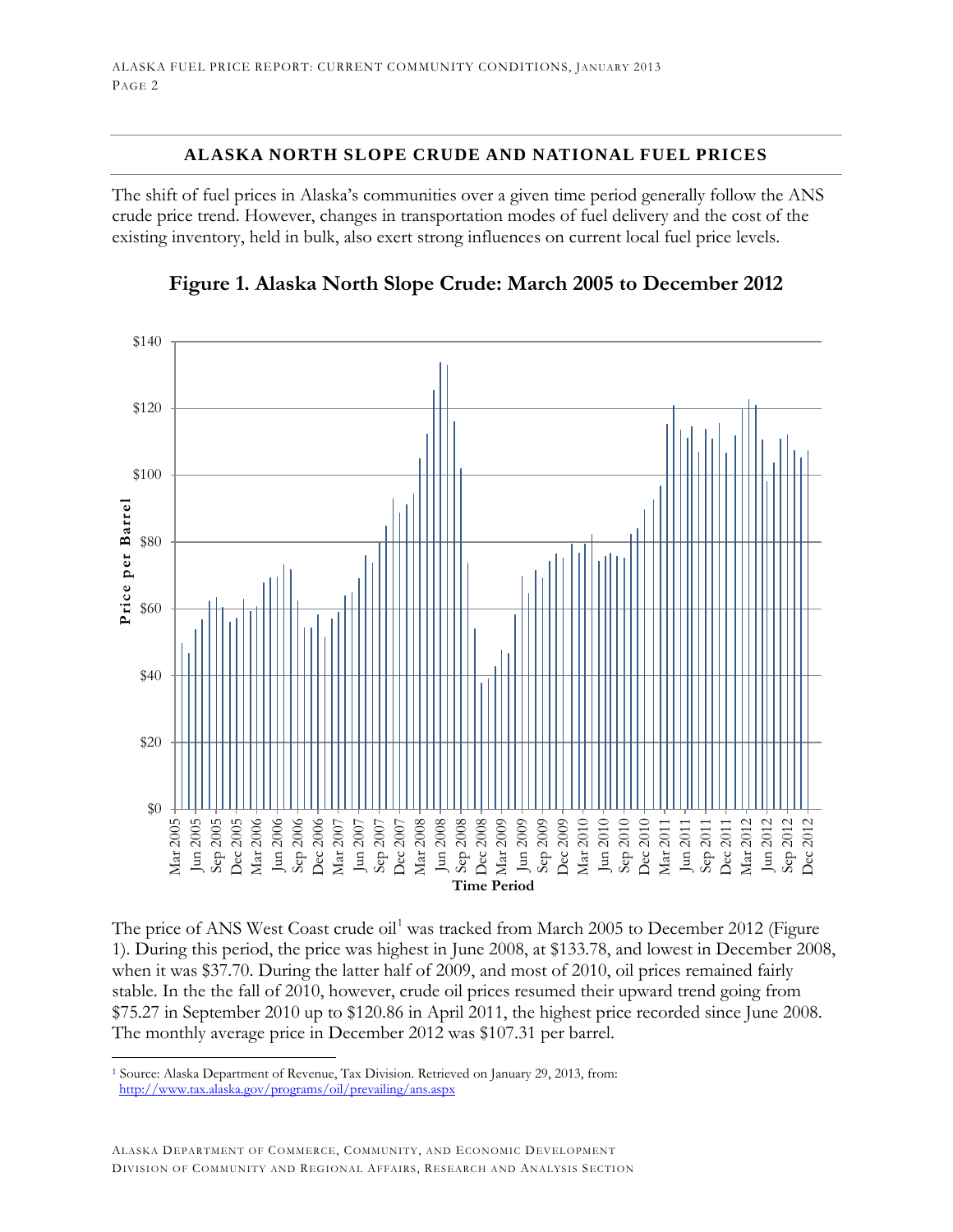The Energy Information Administration (EIA) has been tracking the national average price of gasoline<sup>[2](#page-4-0)</sup> since 1990. The gasoline price (all grades – conventional retail) peaked at \$4.10 per gallon in mid-July 2008, and dropped to \$1.64 per gallon by the end of December 2008. By early June 2009, the price had increased to \$2.54 per gallon and had remained mostly level until December of 2010, when it once again crested the \$3 per gallon mark. During 2012, the highest gasoline price registered at \$3.93 in early April, but dropped to \$3.31 per gallon at the end of December.

EIA also reports average residential heating prices. Heating fuel #2 is the most common fuel type used nationwide, but heating fuel #1 is more common in Alaska communities since the latter is more suitable for cold temperatures. Therefore, price quotes are only representative of the type of heating fuel most commonly used in the respective locations.

As mentioned earlier, national average heating fuel #2 prices are tracked for the winter months from October to March only. In 2012, the average price during the heating season was \$3.99 per gallon. The current average (October 2012 – January 2013) was \$3.98 per gallon.

<span id="page-4-0"></span> <sup>2</sup> Source: U.S. Energy Information Administration. Retrieved on January 20, 2013, from: [http://www.eia.gov/dnav/pet/pet\\_pri\\_gnd\\_dcus\\_nus\\_w.htm.](http://www.eia.gov/dnav/pet/pet_pri_gnd_dcus_nus_w.htm)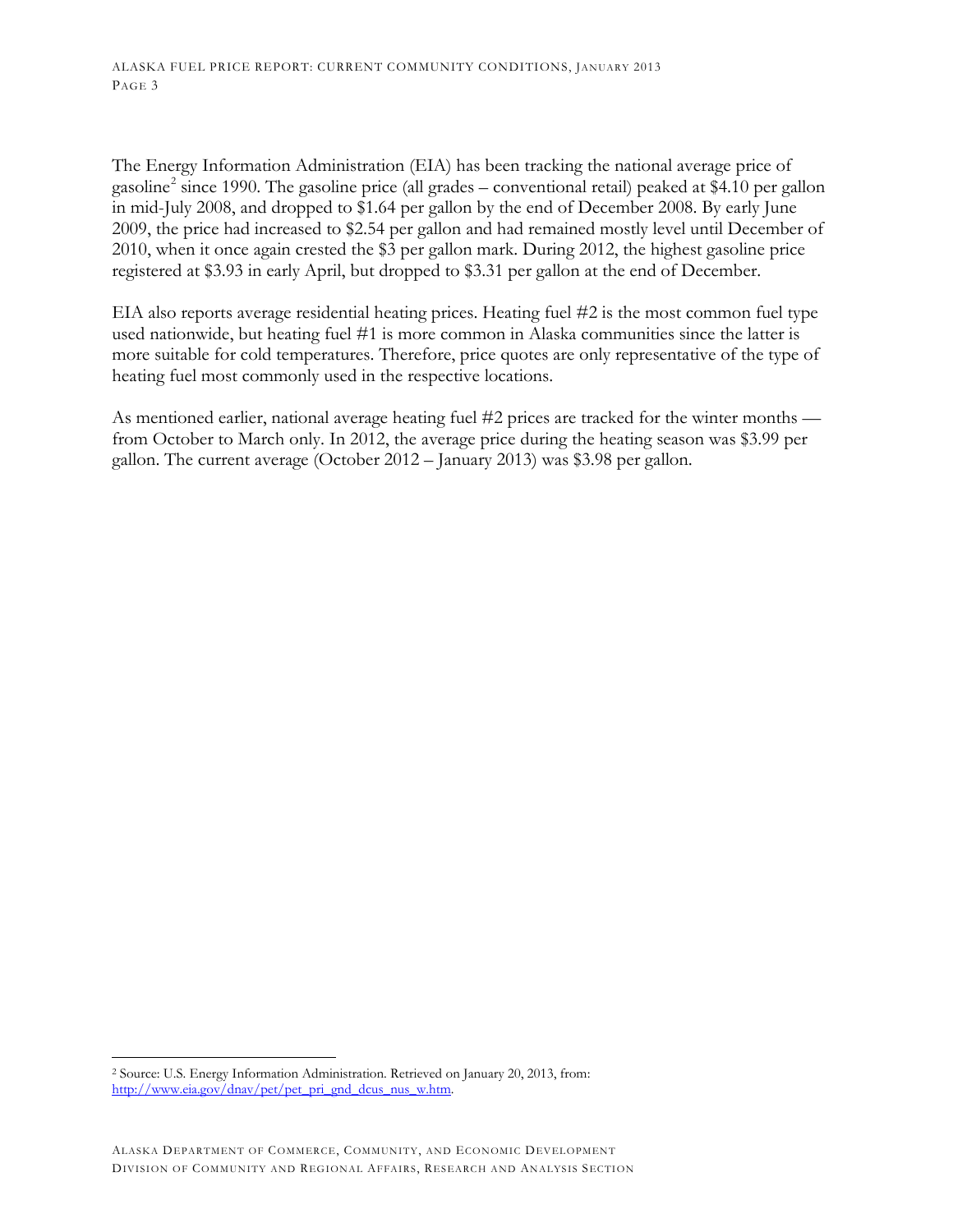## **CURRENT FUEL PRICES ACROSS ALASKA**

The prices of heating fuel  $#1$  and gasoline in  $100<sup>3</sup>$  $100<sup>3</sup>$  $100<sup>3</sup>$  communities across seven regions of Alaska vary based on their location within Alaska and their proximity to the road system. Fuel price quotes in this report reflect prices as charged at the vendors' pump station and may include a sales tax, if applicable.

|         | Gulf<br>Coast |         |        | Interior Northern Northwest Southeast Southwest |        |        | Western |
|---------|---------------|---------|--------|-------------------------------------------------|--------|--------|---------|
| High    | \$7.26        | \$10.00 | \$2.50 | \$7.25                                          | \$5.83 | \$7.86 | \$7.67  |
| Low     | \$3.97        | \$4.12  | \$1.40 | \$4.85                                          | \$4.13 | \$3.85 | \$5.49  |
| Average | \$4.98        | \$5.85  | \$1.74 | \$6.25                                          | \$4.75 | \$5.93 | \$6.69  |

## **Table 1. January 2013: Heating Fuel #1 Prices per Gallon across Alaska**

As shown in Table 1, Alaska communities in the Western Region reported the highest average heating fuel retail price at \$6.69 per gallon, while Northern communities reported the lowest average retail price at \$1.74 per gallon. The North Slope Borough subsidizes residential heating fuel costs in five of its seven communities. Excluding the Northern Region, Southeast Alaska communities experienced the lowest heating fuel prices. The relatively short distance to fuel distribution centers and year-round marine access contribute to the lowest Alaska heating fuel prices at an average of \$4.75 per gallon. This also holds true for the Gulf Coast Region, which has the next-lowest average price of \$4.98 per gallon. Although the Southwest Region has year-round marine access, the greater distance to distribution centers results in higher prices, with a current average of \$5.93.

In other parts of the state, many communities are located off the road system and have limited and, at times, impaired (mostly due to weather) waterway access. Such isolation contributes to higher fuel costs. In the Northern, Northwest, and Western regions, most communities depend on a few bulk fuel barge deliveries per year but only if weather and water levels allow it. Sometimes, fuel must be flown into the community, further increasing the cost for consumers.

<span id="page-5-0"></span> <sup>3</sup> Heating fuel price data could not be obtained from three communities: Alatna, Circle, and Unalakleet.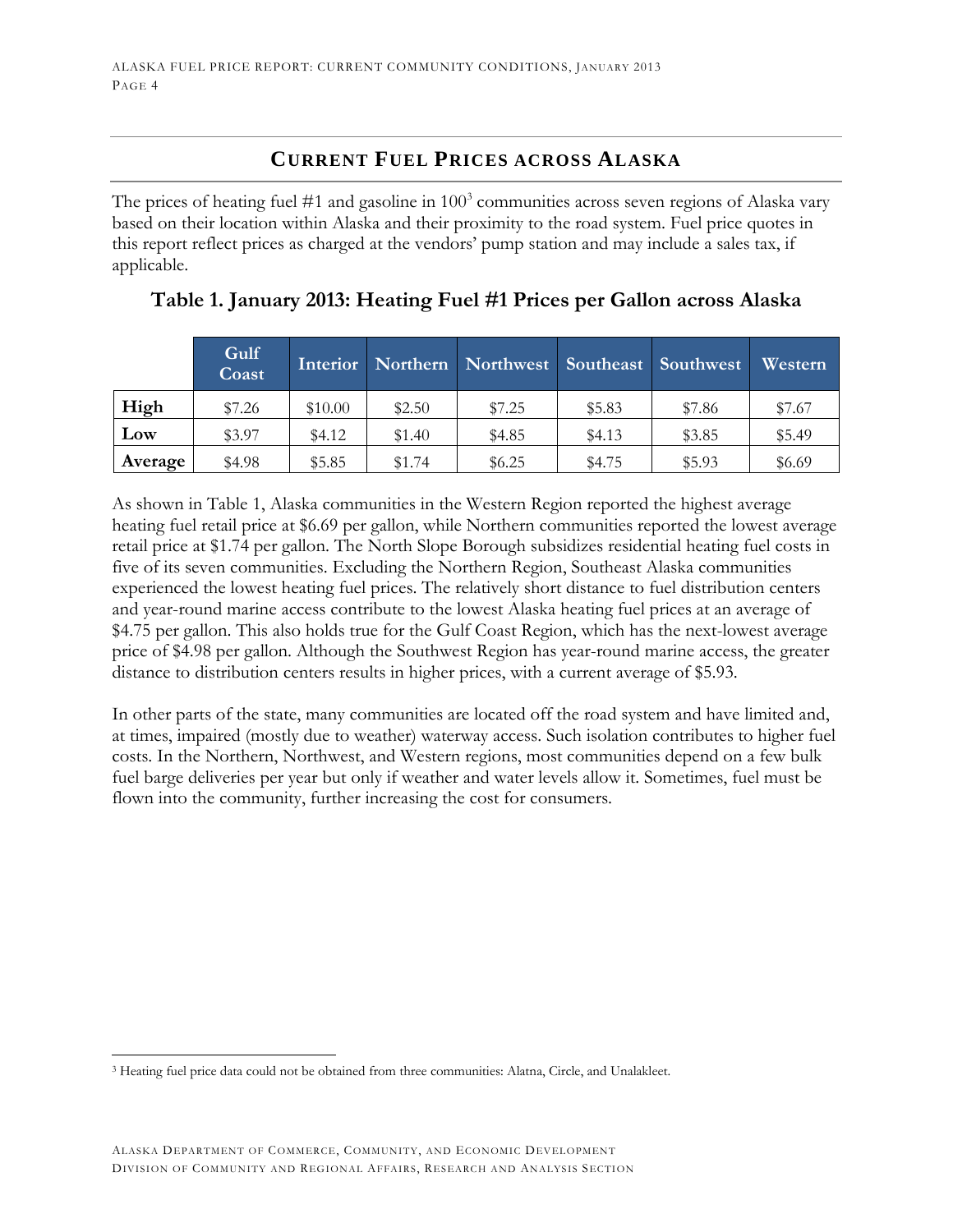| Community      | Community                       | <b>Heating Fuel Retail Price</b> | Gasoline    |                     |
|----------------|---------------------------------|----------------------------------|-------------|---------------------|
|                | Retailer                        | <b>Residential</b>               | Commercial  | <b>Retail Price</b> |
| Anaktuvuk Pass | Nunamiut<br>Corporation         |                                  | \$9.25      | \$9.65              |
| Atqasuk        | Atqasuk Corporation             | \$1.40                           | \$4.10      | \$4.10              |
| Barrow         | BUEC, Inc                       | Natural Gas                      |             | \$6.20              |
| Kaktovik       | Kaktovik Inupiat<br>Corporation | \$2.50                           | \$8.50      | \$5.60              |
| Nuiqsut        | Kuukpik<br>Corporation          | Natural Gas                      | Natural Gas | \$5.00              |
| Point Hope     | Tigara Corporation              | \$1.74                           | \$7.44      | \$5.50              |
| Wainwright     | Olgoonik<br>Corporation         | \$1.50                           | \$5.95      | \$6.87              |

## **Table 2. January 2013: Northern Region Heating Fuel #1 and Gasoline Retail Prices**

Of noteworthy importance, the North Slope Borough (Northern Region) has village corporations that distribute fuel to residents throughout the Northern Region and, within the community, charge only a delivery fee on a per-gallon basis (Table 2). The North Slope Borough does not subsidize heating fuel for commercial use. Consequently, the retail price of heating fuel for commercial entities is significantly higher than for residences. Two Northern Region communities, Barrow and Nuiqsut, heat primarily with natural gas.

To accurately summarize statewide heating fuel prices, it is appropriate to exclude Northern Region communities because of the North Slope Borough subsidy for residential-use heating fuel and natural gas connections. On average, excluding the seven Northern communities, heating fuel retailed at \$5.86 per gallon across the remaining surveyed Alaska communities. Arctic Village (Interior Region), a local tribal organization, usually receives its bulk fuel by airlift and reported the highest heating fuel retail price at \$10.00 per gallon (see Appendix A-2). In contrast, the City of Akutan (Western Region) reported the lowest heating fuel price in January 2013 at \$3.85 per gallon.

**Table 3. January 2013: Gasoline Prices per Gallon across Alaska**

|         | Gulf<br>Coast | Interior |        | Northern Northwest Southeast Southwest Western |        |        |        |
|---------|---------------|----------|--------|------------------------------------------------|--------|--------|--------|
| High    | \$7.33        | \$10.00  | \$9.65 | \$7.58                                         | \$5.52 | \$8.00 | \$8.03 |
| Low     | \$3.60        | \$3.65   | \$4.10 | \$5.29                                         | \$3.63 | \$4.04 | \$6.20 |
| Average | \$5.14        | \$5.96   | \$6.13 | \$6.53\$                                       | \$4.59 | \$6.12 | \$6.98 |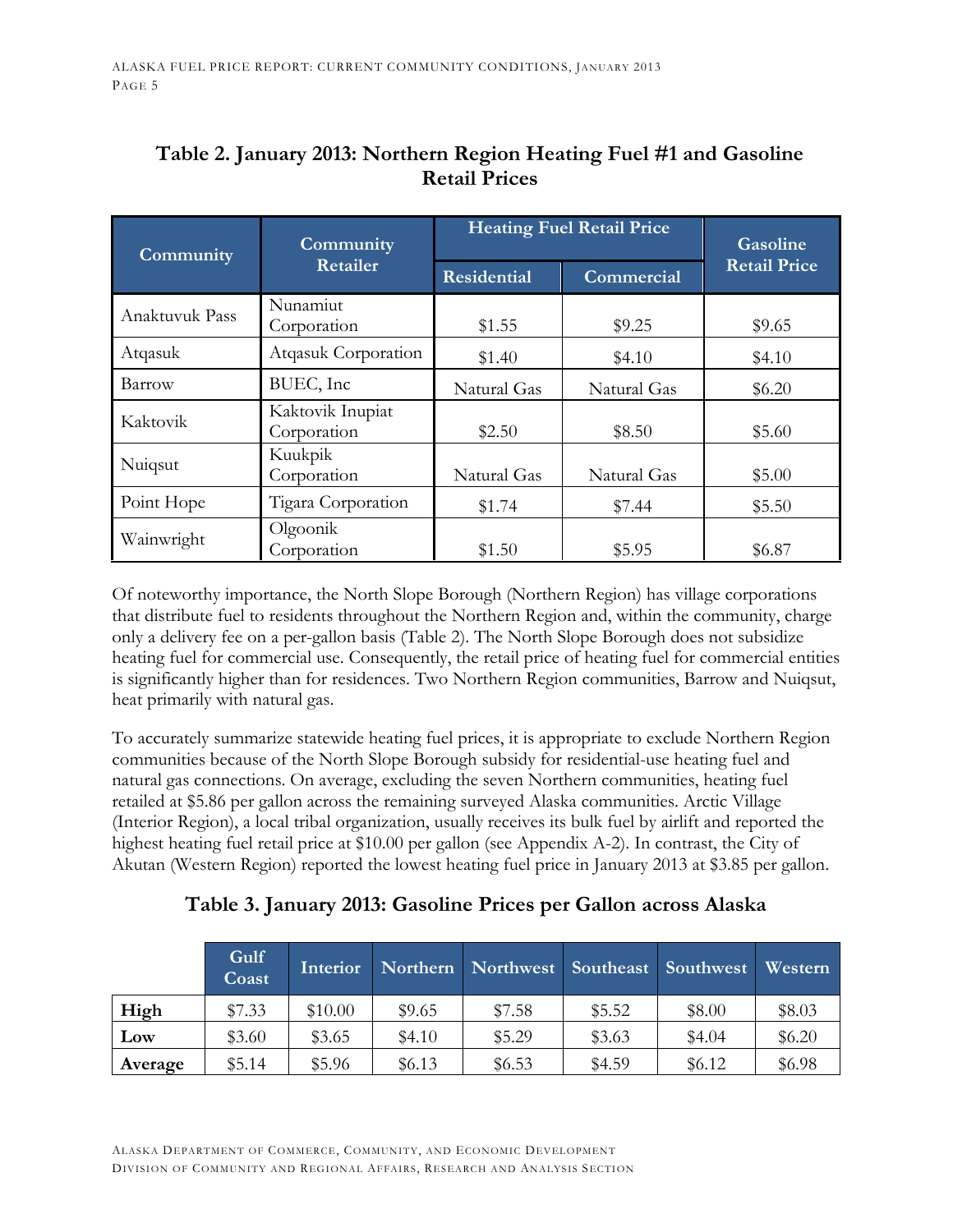As Table 3 illustrates, average gasoline prices per gallon varied across Alaska by region. Communities in the Western Region reported the highest average gasoline retail price at \$6.98 per gallon and Southeast Region communities reported the lowest average retail price at \$4.59 per gallon. Statewide retail prices indicate significant variation in gasoline price. Specifically, Arctic Village, the local tribal organization (Interior Region), generally receives its gasoline by airlift, and reported the highest gasoline price at \$10.00 per gallon. Petro Marine in Kodiak (Gulf Coast Region) reported the lowest gasoline retail price at \$3.60 per gallon. On average, gasoline retailed for \$6.04 per gallon across the 100 surveyed Alaska communities.<sup>[4](#page-7-0)</sup>

In the Gulf Coast and Interior regions, some communities lie on the road system, and others do not. This causes heating fuel prices to differ between the two groups (Table 4). This contrast is stronger in the Interior, where the average prices for heating oil and gasoline for communities off the road system were \$2.30 and \$2.58 higher, respectively, than the average prices for communities on the road system. In the Gulf Coast Region, where many of the communities can be served year-round by road or barge, the average price was \$1.06 higher for heating fuel and \$1.60 higher for gasoline for communities off the road system than the average price for communities on the road system.

## **Table 4. January 2013 On the Road System and Off the Road System: Prices in the Gulf Coast and Interior Regions**

| <b>Gulf Coast</b> | <b>On Road</b><br><b>System</b> | <b>Off Road</b><br><b>System</b> | <b>Interior</b> | <b>On Road</b><br><b>System</b> | <b>Off Road</b><br><b>System</b> |
|-------------------|---------------------------------|----------------------------------|-----------------|---------------------------------|----------------------------------|
| Heating Fuel:     |                                 |                                  | Heating Fuel:   |                                 |                                  |
| High              | \$4.63                          | \$7.26                           | High            | \$5.00                          | \$10.00                          |
| $_{\text{Low}}$   | \$3.97                          | \$4.09                           | Low             | \$4.12                          | \$5.00                           |
| Average           | \$4.28                          | \$5.34                           | Average         | \$4.40                          | \$6.70                           |
| Gasoline:         |                                 |                                  | Gasoline:       |                                 |                                  |
| High              | \$4.26                          | \$7.33                           | High            | \$5.00                          | \$10.00                          |
| Low               | \$3.80                          | \$3.60                           | Low             | \$3.65                          | \$6.00                           |
| Average           | \$4.12                          | \$5.72                           | Average         | \$4.37                          | \$6.95                           |

<span id="page-7-0"></span> <sup>4</sup> At the time of the January 2013 survey, gasoline was not sold in Ouzinkie.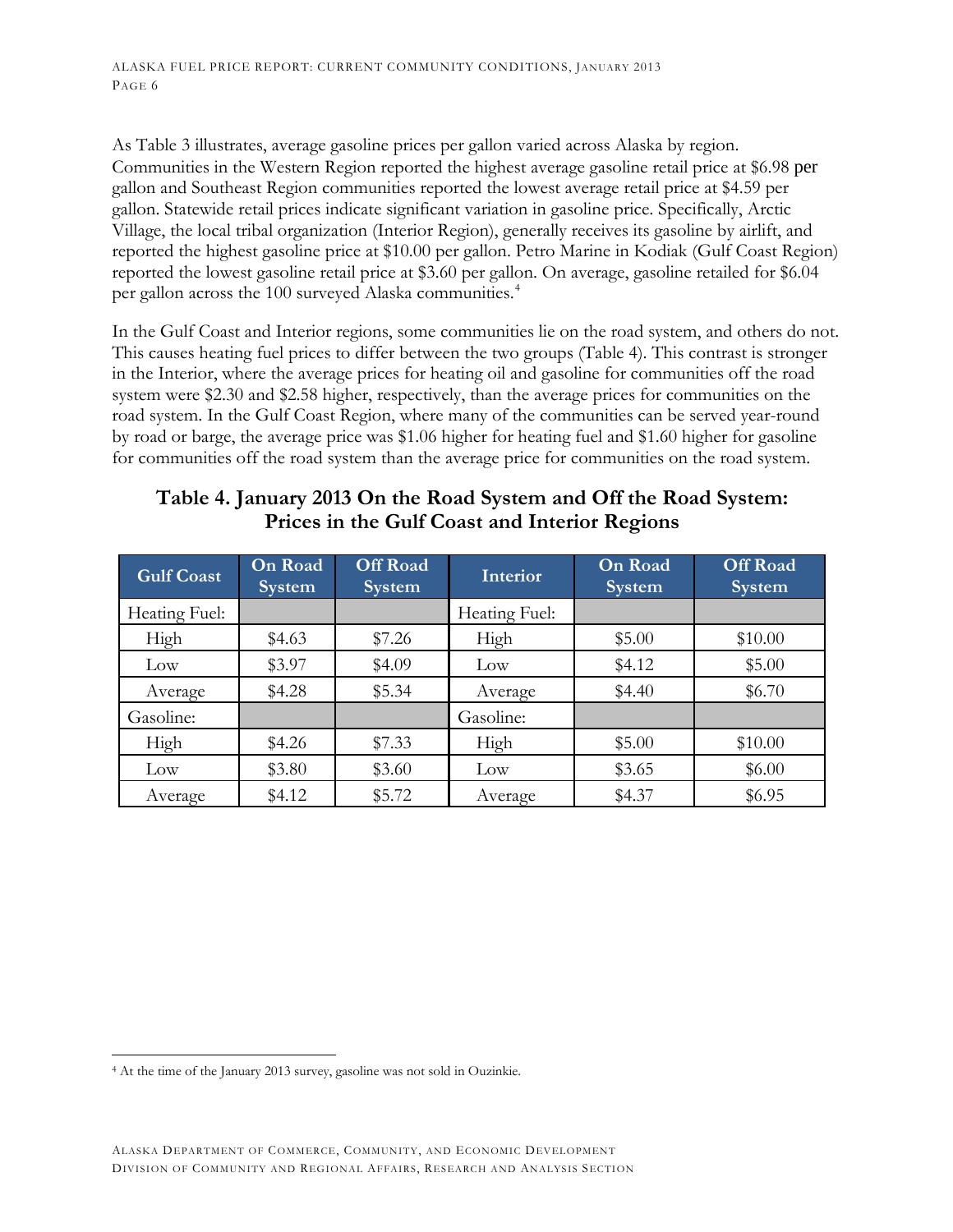## **CHANGE IN FUEL PRICES ACROSS ALASKA**

Since January 2012, the heating fuel prices in the selected Alaska communities have been increasing overall. Excluding the Northern Region communities, the average per gallon heating fuel price rose from \$5.71 in January 2012, to \$5.86 in January 2013 (Figure 2). This \$0.15 per gallon price change represents a 3 percent increase in the average heating fuel price per gallon. Prices in the Interior  $(+7%)$ , Gulf Coast  $(+4%)$ , Southeast  $(+2%)$ , Northwest  $(+2%)$ , and Western  $(+2%)$  regions increased from January 2012 to January 2013. Prices in the Northern and Southeast regions varied little. (Figure 3).





The average gasoline price of the surveyed communities also increased from January 2012 to January 2013, rising from \$5.93 to \$6.04 per gallon (Figure 2). This \$0.11 per gallon average price increase represents a 2 percent increase in the statewide average price per gallon of gasoline. Gasoline prices per gallon increased in most regions: Gulf Coast (+4%); Interior (+3%); Northern  $(+4%)$ ; Northwest  $(+3%)$ ; Western  $(+2%)$ ; and Southwest  $(+1%)$  (Figure 4). The Southeast region saw a two percent decrease in gasoline prices during this period.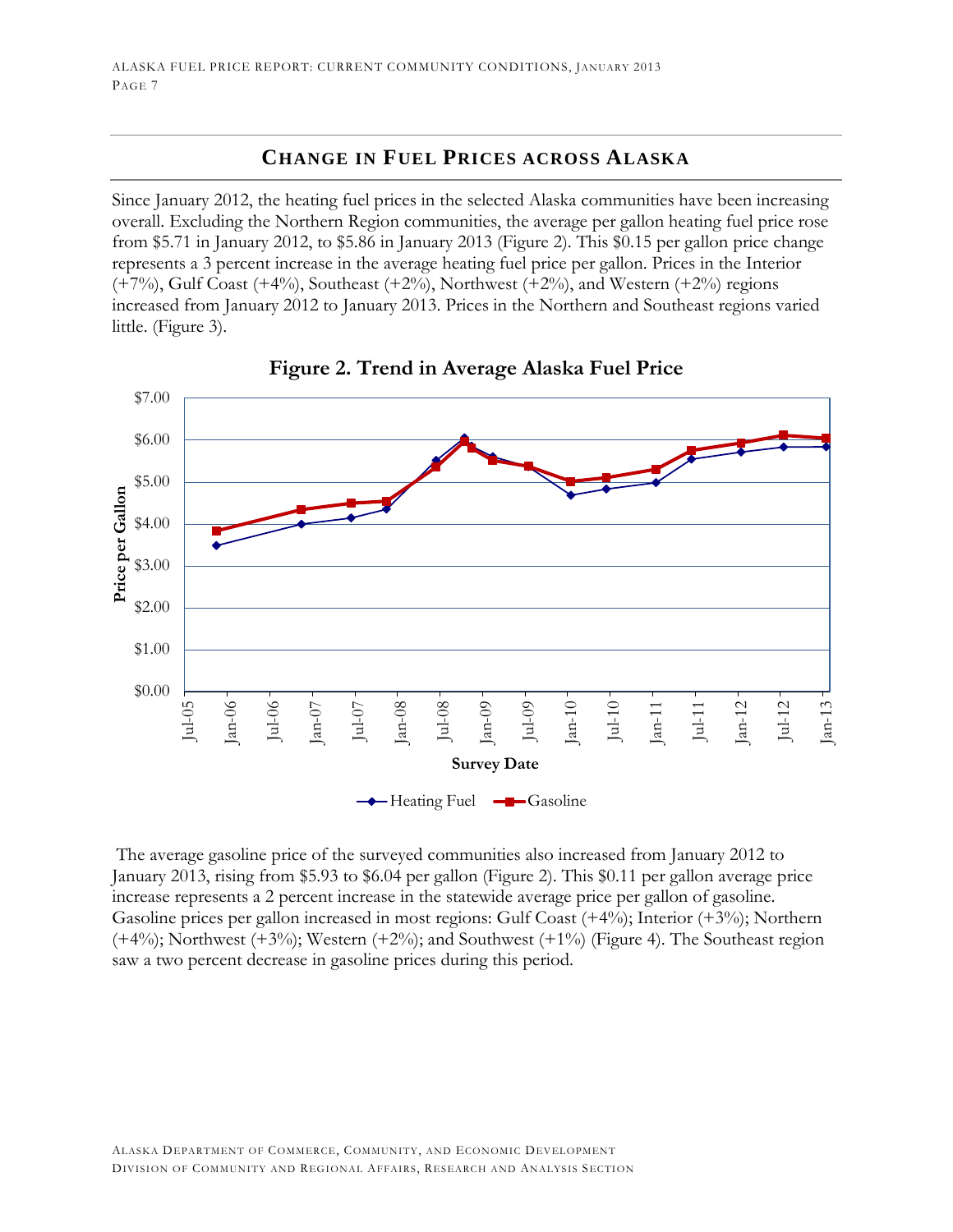

**Figure 3. Heating Fuel Prices by Region**



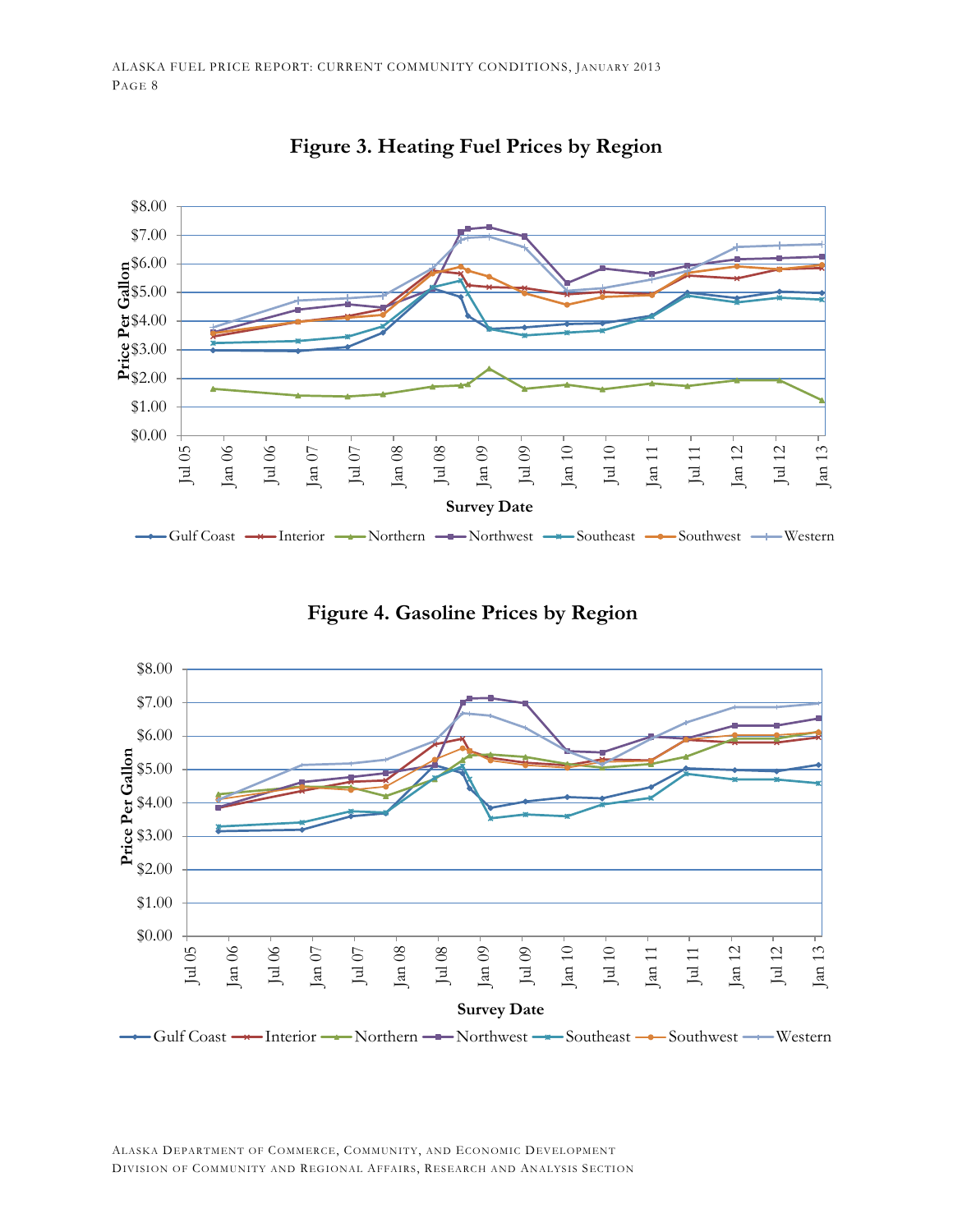### **SUMMARY**

During January 2013, current retail heating fuel #1 and gasoline prices were collected from 100 select communities across Alaska. Disregarding the subsidized heating fuel prices of the Northern Region, gasoline across the state of Alaska in January 2013 ranged from \$3.60 (Kodiak) to \$10 (Arctic Village), with an average price of \$6.04. Overall, the average heating fuel price of the surveyed communities (excluding the subsidized Northern Region and three non-reporting communities) was \$5.86 in January 2013; whereas, the most recent national average (January 2013) was \$3.98. In comparison, the national average gasoline price in January 2013, was \$3.32 per gallon.

In general, average Alaska heating fuel prices are slightly lower than their peak in the summer of 2008. Gasoline prices have increased by \$0.11 per gallon since January 2012. Prices for heating fuel rose by three percent and gasoline by two percent since January 2012. Although fuel prices are comparable to late 2008, they are still significantly higher than in November 2005, when the survey was first initiated. Since November 2005, the statewide average cost of heating fuel has increased 68 percent from \$3.48, and the statewide average cost of gasoline has increased 58 percent from \$3.83. These increased fuel and energy costs continue to present rural Alaska communities and households with challenging circumstances.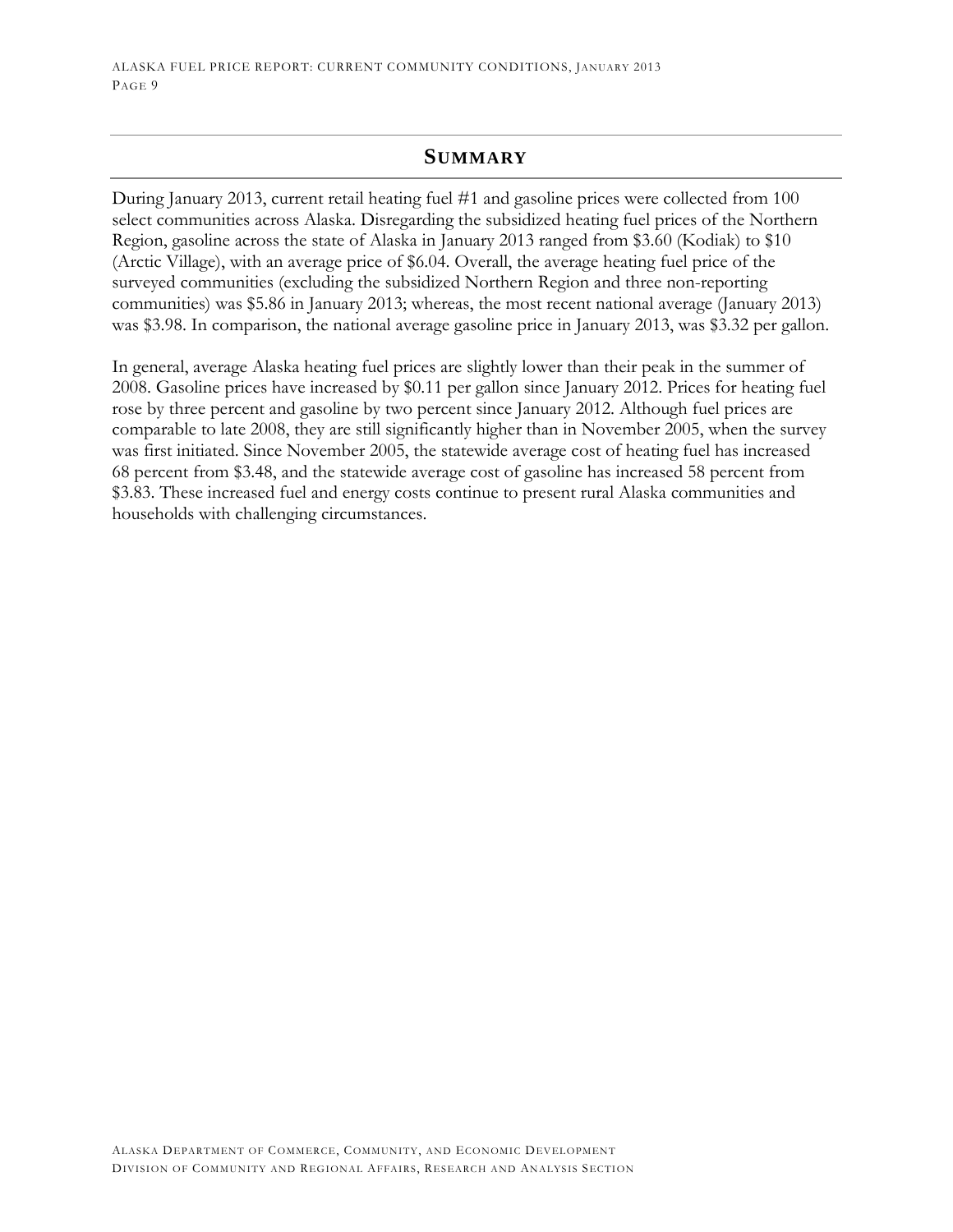

ALASKA DEPARTMENT OF COMMERCE, COMMUNITY, AND ECONOMIC DEVELOPMENT DIVISION OF COMMUNITY AND REGIONAL AFFAIRS, RESEARCH AND ANALYSIS SECTION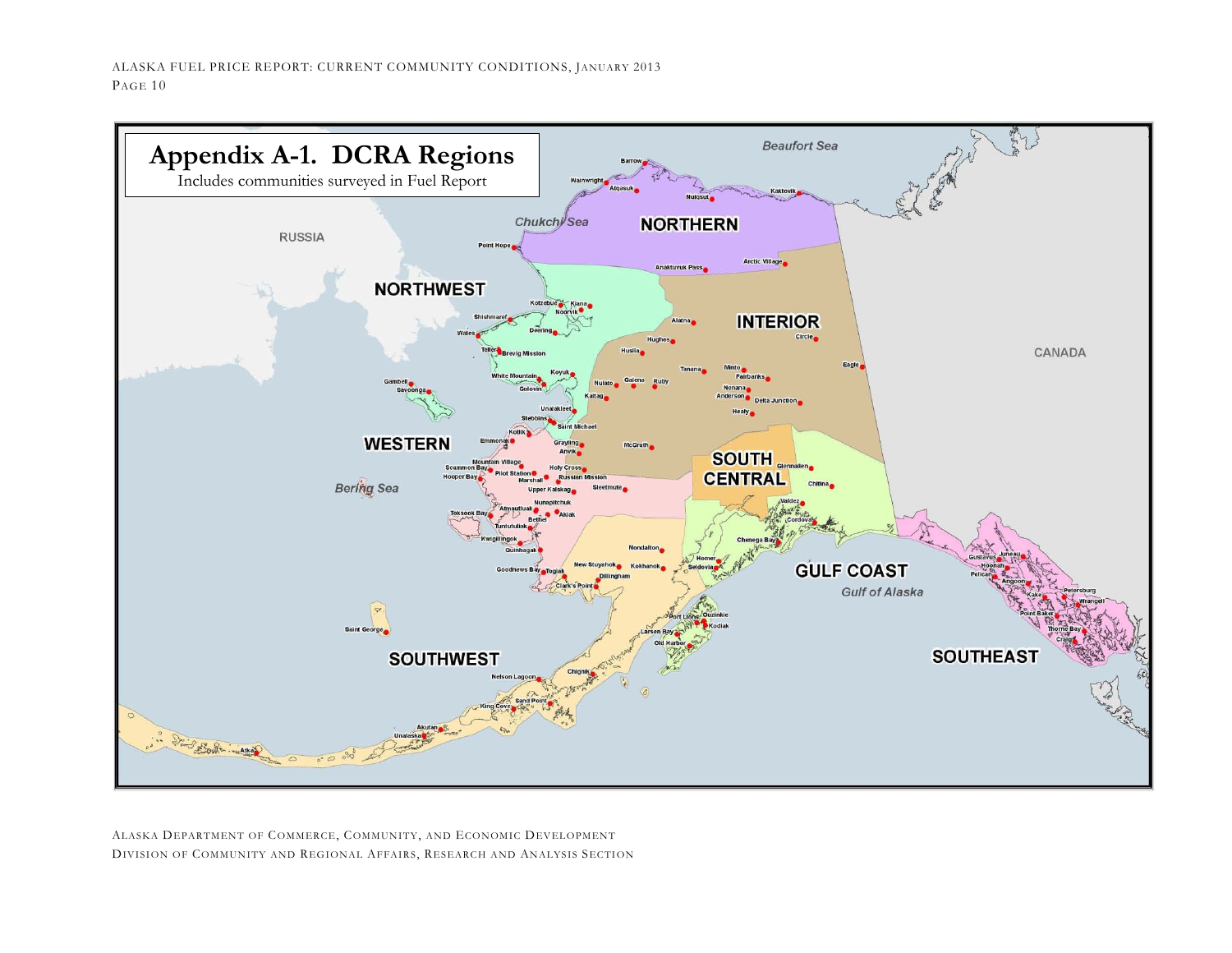## **Appendix A-2: Community Heating Fuel and Gasoline January 2013**

| Community           | Region     | Community<br>Retailer:<br>(entity selling fuel)    | Heating<br>Fuel $#1$<br>01/2013<br>Retail:<br>(selling<br>price per<br>gallon -<br>\$\$) | Percent<br>$(^{0}/_{0})$ +/-<br>01/2013<br><b>Statewide</b><br>Heating<br>Fuel<br>Average<br>$($5.86*)$ : | Percent<br>$+/-$<br>01/2012<br>Retail:<br>(selling<br>price per<br>gallon) | <b>Gasoline</b><br>01/2013<br>Retail<br>Price:<br>$\sqrt{\text{celling}}$<br>price per<br>gallon -<br>\$\$) | Percent<br>$(^{0}/_{0})$ +/-<br>01/2013<br><b>Statewide</b><br><b>Gasoline</b><br>Average<br>(\$6.04): | Percent<br>$+/-$<br>1/2012<br>Retail:<br>(selling<br>price per<br>gallon) |
|---------------------|------------|----------------------------------------------------|------------------------------------------------------------------------------------------|-----------------------------------------------------------------------------------------------------------|----------------------------------------------------------------------------|-------------------------------------------------------------------------------------------------------------|--------------------------------------------------------------------------------------------------------|---------------------------------------------------------------------------|
| Chenega Bay         | Gulf Coast | Chenega Bay Utility                                | \$7.26                                                                                   | 24%                                                                                                       | 9%                                                                         | \$7.33                                                                                                      | $21\%$                                                                                                 | $8\%$                                                                     |
| Chitina∆            | Gulf Coast | Chitina Services                                   | \$4.63                                                                                   | $-21\%$                                                                                                   | 12%                                                                        | \$4.20                                                                                                      | $-30%$                                                                                                 | $0\%$                                                                     |
| Cordova             | Gulf Coast | Hovers Mover                                       | \$4.31                                                                                   | $-26%$                                                                                                    | $-1\%$                                                                     | \$4.64                                                                                                      | $-23%$                                                                                                 | $-3\%$                                                                    |
| Glennallen $\Delta$ | Gulf Coast | Crowley                                            | \$4.29                                                                                   | $-26%$                                                                                                    | $5\%$                                                                      | \$4.22                                                                                                      | $-30%$                                                                                                 | $1\%$                                                                     |
| Homer∆              | Gulf Coast | Home Run Oil                                       | \$3.97                                                                                   | $-32%$                                                                                                    | $4\%$                                                                      | \$3.80                                                                                                      | $-37\%$                                                                                                | $-8\%$                                                                    |
| Kodiak              | Gulf Coast | Petro Marine                                       | \$4.09                                                                                   | $-30%$                                                                                                    | $2\%$                                                                      | \$3.60                                                                                                      | $-40%$                                                                                                 | $-14\%$                                                                   |
| Larsen Bay          | Gulf Coast | City of Larsen Bay                                 | \$5.64                                                                                   | $-3\%$                                                                                                    | $1\%$                                                                      | \$6.31                                                                                                      | $4\%$                                                                                                  | $0\%$                                                                     |
| Old Harbor          | Gulf Coast | City of Old Harbor                                 | \$6.00                                                                                   | $3\%$                                                                                                     | $4\%$                                                                      | \$7.13                                                                                                      | 18%                                                                                                    | N/A                                                                       |
| Ouzinkie            | Gulf Coast | <b>Ouzinkie Native</b><br>Corporation              | \$4.76                                                                                   | $-18%$                                                                                                    | $1\%$                                                                      | Not Sold                                                                                                    | N/A                                                                                                    | N/A                                                                       |
| Port Lions          | Gulf Coast | Kizhuyak Oil Sales                                 | \$5.56                                                                                   | $-5\%$                                                                                                    | $8\%$                                                                      | \$5.35                                                                                                      | $-11\%$                                                                                                | $9\%$                                                                     |
| Seldovia            | Gulf Coast | Seldovia Fuel and<br>Lube                          | \$5.06                                                                                   | $-13%$                                                                                                    | $-3\%$                                                                     | \$5.71                                                                                                      | $-5\%$                                                                                                 | $6\%$                                                                     |
| Valdez $\Delta$     | Gulf Coast | North Pacific                                      | \$4.25                                                                                   | $-27\%$                                                                                                   | $-1\%$                                                                     | \$4.26                                                                                                      | $-29%$                                                                                                 | $-8\%$                                                                    |
| Alatna              | Interior   | Alatna Village                                     | N/A                                                                                      | N/A                                                                                                       | N/A                                                                        | \$7.00                                                                                                      | 16%                                                                                                    | $0\%$                                                                     |
| $Anderson\Delta$    | Interior   | Nenana Heating                                     | \$4.18                                                                                   | $-28%$                                                                                                    | $-1\%$                                                                     | \$4.18                                                                                                      | $-31\%$                                                                                                | $-1\%$                                                                    |
| Anvik               | Interior   | Deloyges, Inc.                                     | \$6.00                                                                                   | $3\%$                                                                                                     | 13%                                                                        | \$6.00                                                                                                      | $-1\%$                                                                                                 | $9\%$                                                                     |
| Arctic Village      | Interior   | Arctic Village                                     | \$10.00                                                                                  | $71\%$                                                                                                    | N/A                                                                        | \$10.00                                                                                                     | 66%                                                                                                    | $0\%$                                                                     |
| Circle $\Delta$     | Interior   | Central Corner<br>(HF); Village of<br>Circle (Gas) | N/A                                                                                      | N/A                                                                                                       | N/A                                                                        | \$5.00                                                                                                      | $-17\%$                                                                                                | $0\%$                                                                     |

ALASKA DEPARTMENT OF COMMERCE, COMMUNITY, AND ECONOMIC DEVELOPMENT DIVISION OF COMMUNITY AND REGIONAL AFFAIRS, RESEARCH AND ANALYSIS SECTION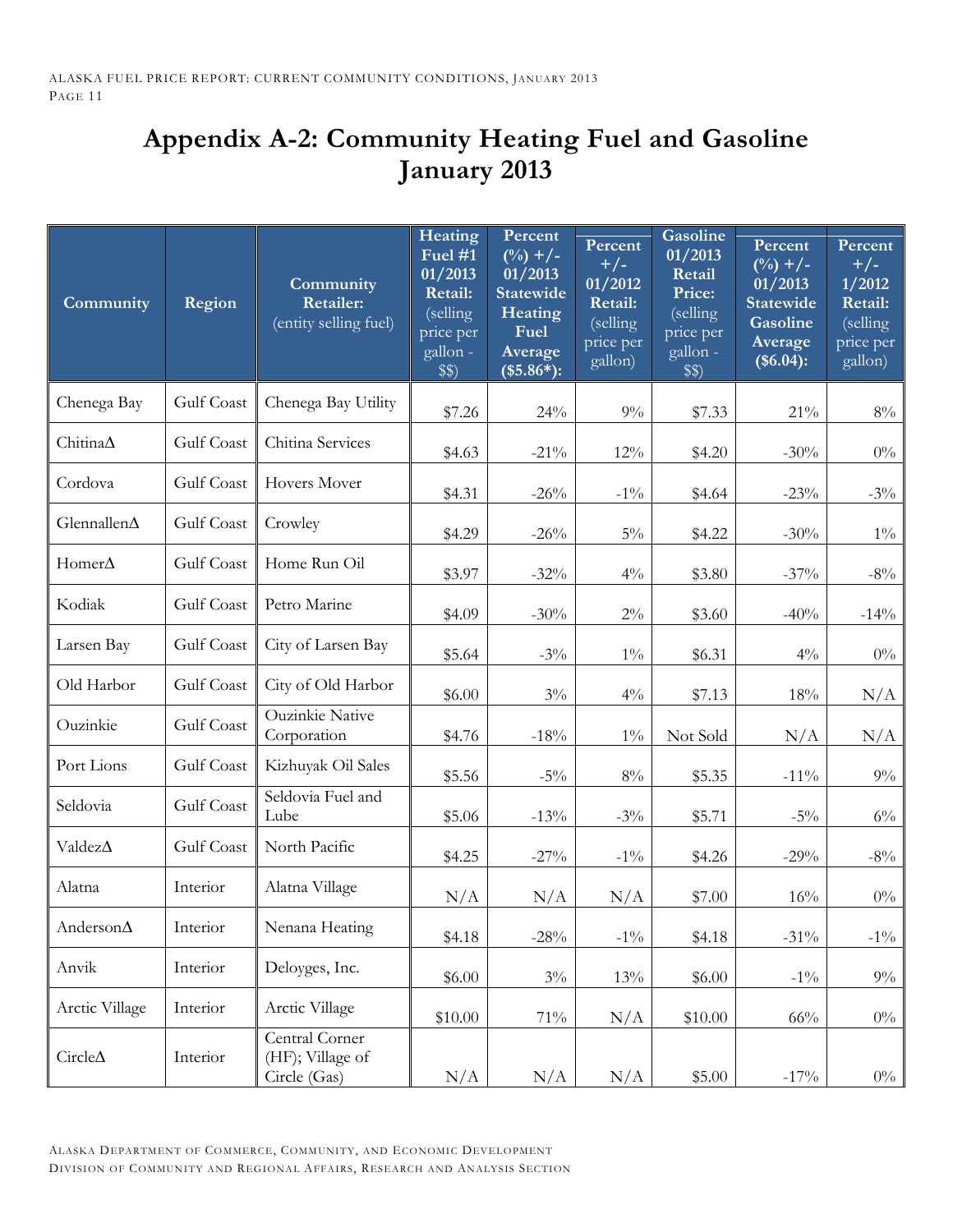| Community          | Region   | Community<br><b>Retailer:</b><br>(entity selling fuel) | Heating<br>Fuel $#1$<br>01/2013<br>Retail:<br>(selling<br>price per<br>gallon -<br>\$\$) | Percent<br>$\binom{0}{0}$ +/-<br>01/2013<br><b>Statewide</b><br>Heating<br>Fuel<br>Average<br>$($5.86*)$ : | Percent<br>$+/-$<br>01/2012<br>Retail:<br>(selling<br>price per<br>gallon) | <b>Gasoline</b><br>01/2013<br>Retail<br>Price:<br>(selling<br>price per<br>gallon -<br>\$\$) | Percent<br>$(^{0}/_{0})$ +/-<br>01/2013<br>Statewide<br>Gasoline<br>Average<br>(\$6.04): | Percent<br>$+/-$<br>1/2012<br>Retail:<br>(selling<br>price per<br>gallon) |
|--------------------|----------|--------------------------------------------------------|------------------------------------------------------------------------------------------|------------------------------------------------------------------------------------------------------------|----------------------------------------------------------------------------|----------------------------------------------------------------------------------------------|------------------------------------------------------------------------------------------|---------------------------------------------------------------------------|
| Delta<br>Junction∆ | Interior | Delta Fuel                                             | \$4.19                                                                                   | $-28%$                                                                                                     | $5\%$                                                                      | \$4.09                                                                                       | $-32%$                                                                                   | $4\%$                                                                     |
| Eagle $\Delta$     | Interior | Telegraph Hill<br>Services                             | \$4.75                                                                                   | $-19%$                                                                                                     | $0\%$                                                                      | \$5.00                                                                                       | $-17\%$                                                                                  | $0\%$                                                                     |
| Fairbanks∆         | Interior | Alaska Petroleum                                       | \$4.12                                                                                   | $-29%$                                                                                                     | $5\%$                                                                      | \$3.65                                                                                       | $-40%$                                                                                   | $-5\%$                                                                    |
| Galena             | Interior | Crowley Marine<br>Services                             | \$6.03\$                                                                                 | $3\%$                                                                                                      | 13%                                                                        | \$6.80                                                                                       | 13%                                                                                      | $11\%$                                                                    |
| Grayling           | Interior | HYL Grayling Fuel<br>Company                           | \$5.00                                                                                   | $-14%$                                                                                                     | $0\%$                                                                      | \$6.00                                                                                       | $-1\%$                                                                                   | $0\%$                                                                     |
| Healy $\Delta$     | Interior | Fisher Fuel                                            | \$4.40                                                                                   | $-25%$                                                                                                     | $4\%$                                                                      | \$3.90                                                                                       | $-35%$                                                                                   | $-6\%$                                                                    |
| Holy Cross         | Interior | Holy Cross Oil<br>Company                              | \$7.17                                                                                   | $23\%$                                                                                                     | $4\%$                                                                      | \$7.43                                                                                       | 23%                                                                                      | $2\%$                                                                     |
| Hughes             | Interior | City of Hughes                                         | \$9.00                                                                                   | $54\%$                                                                                                     | $0\%$                                                                      | \$8.25                                                                                       | 37%                                                                                      | $0\%$                                                                     |
| Huslia             | Interior | Huslia Gas & Oil                                       | \$7.00                                                                                   | 20%                                                                                                        | 14%                                                                        | \$7.00                                                                                       | 16%                                                                                      | 40%                                                                       |
| Kaltag             | Interior | Kaltag Cooperative                                     | \$5.75                                                                                   | $-1\%$                                                                                                     | $0\%$                                                                      | \$6.00                                                                                       | $-1\%$                                                                                   | $0\%$                                                                     |
| McGrath            | Interior | Crowley                                                | \$7.26                                                                                   | 24%                                                                                                        | $-3\%$                                                                     | \$7.22                                                                                       | $20\%$                                                                                   | $1\%$                                                                     |
| Minto $\Delta$     | Interior | North Fork Store                                       | \$5.00                                                                                   | $-14%$                                                                                                     | $-1\%$                                                                     | \$4.95                                                                                       | $-18%$                                                                                   | $-11\%$                                                                   |
| Nenana $\Delta$    | Interior | Nenana Heating                                         | \$4.18                                                                                   | $-28%$                                                                                                     | $1\%$                                                                      | \$4.18                                                                                       | $-31\%$                                                                                  | $0\%$                                                                     |
| Nulato             | Interior | City of Nulato                                         | \$5.75                                                                                   | $-1\%$                                                                                                     | $1\%$                                                                      | \$6.25                                                                                       | $3\%$                                                                                    | $4\%$                                                                     |
| Ruby               | Interior | Dineega Fuel<br>Company                                | \$5.92                                                                                   | $1\%$                                                                                                      | 10%                                                                        | \$6.35                                                                                       | $5\%$                                                                                    | $8\%$                                                                     |
| Tanana             | Interior | Tanana Tribal<br>Council                               | \$5.50                                                                                   | $-6\%$                                                                                                     | $0\%$                                                                      | \$6.00                                                                                       | $-1\%$                                                                                   | $2\%$                                                                     |
| Anaktuvuk<br>Pass  | Northern | Nunamiut<br>Corporation                                | \$1.55                                                                                   | $-73%$                                                                                                     | $0\%$                                                                      | \$9.65                                                                                       | 60%                                                                                      | $0\%$                                                                     |
| Atqasuk            | Northern | Atqasuk<br>Corporation                                 | \$1.40                                                                                   | $-76%$                                                                                                     | $0\%$                                                                      | \$4.10                                                                                       | $-32%$                                                                                   | $0\%$                                                                     |
| Barrow             | Northern | Eskimos Inc.                                           | Natural<br>Gas                                                                           | N/A                                                                                                        | N/A                                                                        | \$6.20                                                                                       | $3\%$                                                                                    | $8\%$                                                                     |
| Kaktovik           | Northern | Kaktovik Inupiat<br>Corporation                        | \$2.50                                                                                   | $-57\%$                                                                                                    | $-4\%$                                                                     | \$5.60                                                                                       | $-7\%$                                                                                   | 22%                                                                       |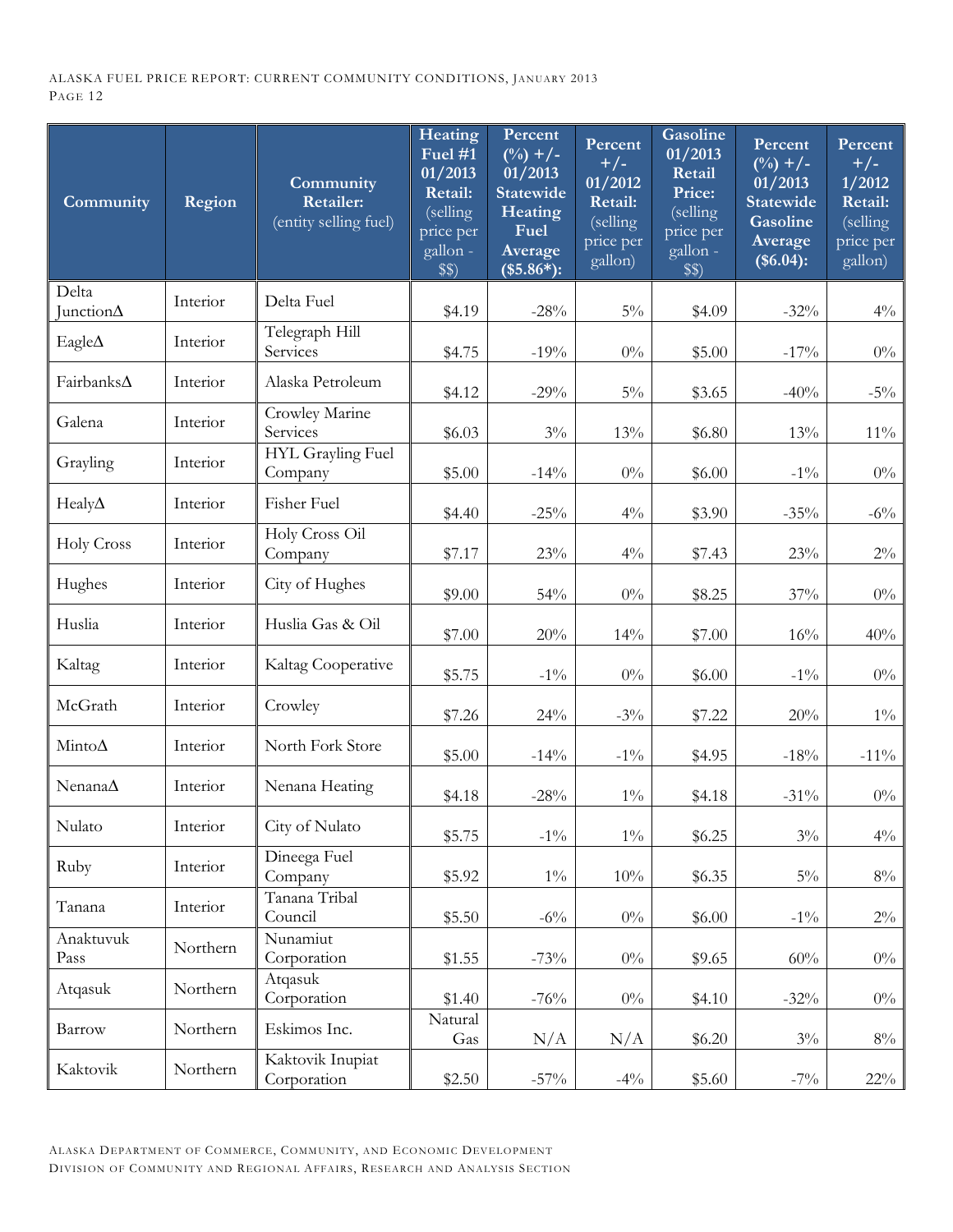| Community             | Region    | Community<br><b>Retailer:</b><br>(entity selling fuel) | Heating<br>Fuel #1<br>01/2013<br>Retail:<br>(selling<br>price per<br>gallon -<br>\$\$) | Percent<br>$(^{0}/_{0})$ +/-<br>01/2013<br><b>Statewide</b><br>Heating<br>Fuel<br>Average<br>$($5.86*)$ : | Percent<br>$+/-$<br>01/2012<br>Retail:<br>(selling<br>price per<br>gallon) | Gasoline<br>01/2013<br>Retail<br>Price:<br>(selling)<br>price per<br>gallon -<br>\$\$) | Percent<br>$(\sqrt[0]{0}) + \sqrt{-}$<br>01/2013<br><b>Statewide</b><br><b>Gasoline</b><br>Average<br>(\$6.04): | Percent<br>$+/-$<br>1/2012<br>Retail:<br>(selling<br>price per<br>gallon) |
|-----------------------|-----------|--------------------------------------------------------|----------------------------------------------------------------------------------------|-----------------------------------------------------------------------------------------------------------|----------------------------------------------------------------------------|----------------------------------------------------------------------------------------|-----------------------------------------------------------------------------------------------------------------|---------------------------------------------------------------------------|
| Nuiqsut               | Northern  | Kuukpik<br>Corporation                                 | Natural<br>Gas                                                                         | N/A                                                                                                       | N/A                                                                        | \$5.00                                                                                 | $-17\%$                                                                                                         | $0\%$                                                                     |
| Point Hope            | Northern  | Tigara Corporation                                     | \$1.74                                                                                 | $-70%$                                                                                                    | $6\%$                                                                      | \$5.50                                                                                 | $-9\%$                                                                                                          | $0\%$                                                                     |
| Wainwright            | Northern  | Olgoonik<br>Corporation                                | \$1.50                                                                                 | $-74%$                                                                                                    | $0\%$                                                                      | \$6.87                                                                                 | 14%                                                                                                             | $0\%$                                                                     |
| <b>Brevig Mission</b> | Northwest | <b>Brevig Mission</b><br>Native Store                  | \$5.09                                                                                 | $-13%$                                                                                                    | $7\%$                                                                      | \$5.29                                                                                 | $-12%$                                                                                                          | $4\%$                                                                     |
| Deering               | Northwest | Deering IRA                                            | \$6.50                                                                                 | $11\%$                                                                                                    | $4\%$                                                                      | \$6.75                                                                                 | $12\%$                                                                                                          | $7\%$                                                                     |
| Gambell               | Northwest | <b>ANICA</b> (Gambell<br>Native Store)                 | \$7.01                                                                                 | $20\%$                                                                                                    | $4\%$                                                                      | \$7.58                                                                                 | 25%                                                                                                             | $8\%$                                                                     |
| Golovin               | Northwest | Golovin Public<br>Utilities                            | \$6.00                                                                                 | $3\%$                                                                                                     | 17%                                                                        | \$6.00                                                                                 | $-1\%$                                                                                                          | 20%                                                                       |
| Kiana                 | Northwest | City of Kiana                                          | \$6.50                                                                                 | $11\%$                                                                                                    | $-8\%$                                                                     | \$7.00                                                                                 | 16%                                                                                                             | $-7\%$                                                                    |
| Kotzebue              | Northwest | Crowley                                                | \$6.07                                                                                 | $4\%$                                                                                                     | $2\%$                                                                      | \$6.29                                                                                 | $4\%$                                                                                                           | $5\%$                                                                     |
| Koyuk                 | Northwest | Koyuk Native<br>Corporation                            | \$5.81                                                                                 | $0\%$                                                                                                     | $-12%$                                                                     | \$6.19                                                                                 | $2\%$                                                                                                           | $1\%$                                                                     |
| Noorvik               | Northwest | Morris Trading Post                                    | \$6.51                                                                                 | $12\%$                                                                                                    | $11\%$                                                                     | \$7.57                                                                                 | $25\%$                                                                                                          | $22\%$                                                                    |
| Saint Michael         | Northwest | Saint Michael Fuel<br>Company                          | \$7.25                                                                                 | 24%                                                                                                       | $7\%$                                                                      | \$6.95                                                                                 | 15%                                                                                                             | 13%                                                                       |
| Savoonga              | Northwest | ANICA (Savoonga<br>Native Store)                       | \$6.51                                                                                 | $12\%$                                                                                                    | 14%                                                                        | \$7.04                                                                                 | 17%                                                                                                             | 17%                                                                       |
| Shishmaref            | Northwest | Shishmaref Native<br>Store                             | \$6.45                                                                                 | $11\%$                                                                                                    | $0\%$                                                                      | \$6.99                                                                                 | $16\%$                                                                                                          | $0\%$                                                                     |
| Stebbins              | Northwest | Tapraq Fuel<br>Company                                 | \$7.01                                                                                 | 20%                                                                                                       | $0\%$                                                                      | \$7.25                                                                                 | 20%                                                                                                             | $2\%$                                                                     |
| Teller                | Northwest | Teller Native Fuel<br><b>Business</b>                  | \$5.23                                                                                 | $-10%$                                                                                                    | $-6\%$                                                                     | \$5.81                                                                                 | $-4\%$                                                                                                          | $-7\%$                                                                    |
| Unalakleet            | Northwest | Unalakleet Native<br>Corporation                       | N/A                                                                                    | N/A                                                                                                       | N/A                                                                        | \$6.30                                                                                 | $4\%$                                                                                                           | $0\%$                                                                     |
| Wales                 | Northwest | <b>Wales Native Store</b>                              | \$6.95                                                                                 | 19%                                                                                                       | $-12%$                                                                     | \$5.83                                                                                 | $-3\%$                                                                                                          | $-22\%$                                                                   |
| White<br>Mountain     | Northwest | White Mountain<br>Native Store                         | \$4.85                                                                                 | $-17\%$                                                                                                   | $-8\%$                                                                     | \$5.65                                                                                 | $-6\%$                                                                                                          | $2\%$                                                                     |
| Angoon                | Southeast | Angoon Oil and<br>Gas                                  | \$5.00                                                                                 | $-14%$                                                                                                    | $-4\%$                                                                     | \$5.23                                                                                 | $-13%$                                                                                                          | $3\%$                                                                     |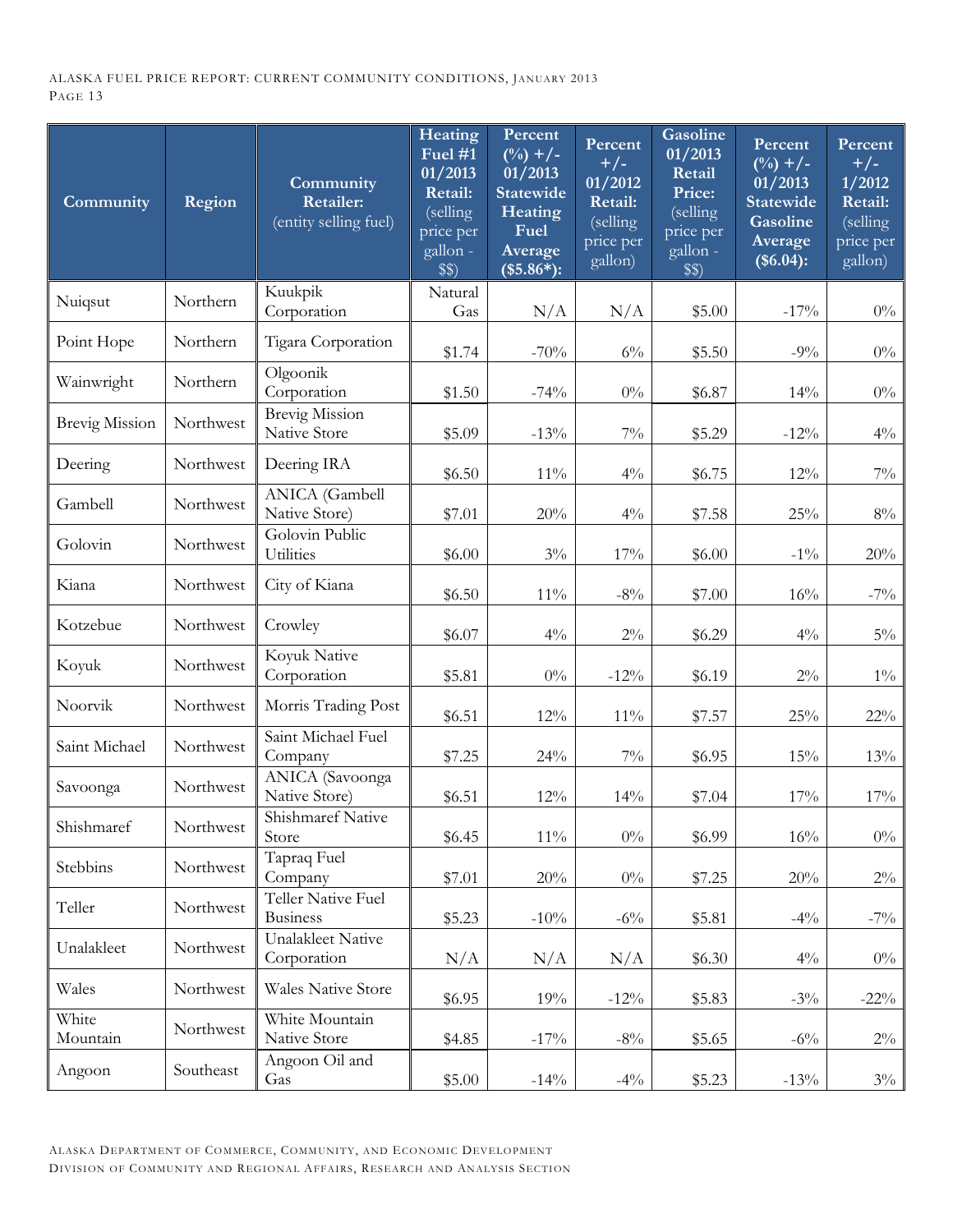| Community        | Region    | Community<br><b>Retailer:</b><br>(entity selling fuel) | Heating<br>Fuel $#1$<br>01/2013<br>Retail:<br>(selling<br>price per<br>gallon -<br>\$\$) | Percent<br>$(^{0}/_{0})$ +/-<br>01/2013<br><b>Statewide</b><br>Heating<br>Fuel<br>Average<br>$($5.86*)$ : | Percent<br>$+/-$<br>01/2012<br>Retail:<br>(selling<br>price per<br>gallon) | <b>Gasoline</b><br>01/2013<br>Retail<br>Price:<br>(selling<br>price per<br>gallon -<br>\$\$) | Percent<br>$(^{0}/_{0})$ +/-<br>01/2013<br>Statewide<br><b>Gasoline</b><br>Average<br>(\$6.04): | Percent<br>$+/-$<br>1/2012<br>Retail:<br>(selling<br>price per<br>gallon) |
|------------------|-----------|--------------------------------------------------------|------------------------------------------------------------------------------------------|-----------------------------------------------------------------------------------------------------------|----------------------------------------------------------------------------|----------------------------------------------------------------------------------------------|-------------------------------------------------------------------------------------------------|---------------------------------------------------------------------------|
| Craig            | Southeast | Petro Marine                                           | \$4.13                                                                                   | $-29%$                                                                                                    | $2\%$                                                                      | \$4.46                                                                                       | $-26%$                                                                                          | $2\%$                                                                     |
| Gustavus         | Southeast | Gustavus Dray -<br>Gustavus Propane                    | \$4.96                                                                                   | $-15%$                                                                                                    | $2\%$                                                                      | \$4.86                                                                                       | $-20%$                                                                                          | $-1\%$                                                                    |
| Hoonah           | Southeast | Hoonah Trading                                         | \$4.63                                                                                   | $-21\%$                                                                                                   | $3\%$                                                                      | \$4.20                                                                                       | $-30%$                                                                                          | $-4\%$                                                                    |
| Juneau           | Southeast | Delta West. (HF)<br>Fred Meyer (Gas)                   | \$4.27                                                                                   | $-27\%$                                                                                                   | $-1\%$                                                                     | \$3.63                                                                                       | $-40%$                                                                                          | $-9\%$                                                                    |
| Kake             | Southeast | Kake Tribal Fuel                                       | \$5.83                                                                                   | $0\%$                                                                                                     | $6\%$                                                                      | \$5.52                                                                                       | $-9\%$                                                                                          | $-7\%$                                                                    |
| Pelican          | Southeast | Pelican Fuel                                           | \$5.24                                                                                   | $-10%$                                                                                                    | $6\%$                                                                      | \$5.09                                                                                       | $-16%$                                                                                          | $3\%$                                                                     |
| Petersburg       | Southeast | Petro Marine                                           | \$4.13                                                                                   | $-29%$                                                                                                    | $2\%$                                                                      | \$3.67                                                                                       | $-39%$                                                                                          | $-16%$                                                                    |
| Point Baker      | Southeast | Point Baker Trading<br>Post                            | \$5.30                                                                                   | $-9\%$                                                                                                    | $0\%$                                                                      | \$5.15                                                                                       | $-15%$                                                                                          | $4\%$                                                                     |
| Thorne Bay       | Southeast | Petro Marine (HF)<br>Bayview (Gas)                     | \$4.13                                                                                   | $-29%$                                                                                                    | $0\%$                                                                      | \$4.46                                                                                       | $-26%$                                                                                          | $-2\%$                                                                    |
| Wrangell         | Southeast | Wrangell Oil                                           | \$4.68                                                                                   | $-20%$                                                                                                    | $4\%$                                                                      | \$4.20                                                                                       | $-30%$                                                                                          | $-1\%$                                                                    |
| Akutan           | Southwest | City of Akutan                                         | \$3.85                                                                                   | $-34%$                                                                                                    | $1\%$                                                                      | \$4.80                                                                                       | $-21\%$                                                                                         | $0\%$                                                                     |
| Atka             | Southwest | Atka Native Store                                      | \$7.65                                                                                   | $31\%$                                                                                                    | $3\%$                                                                      | \$7.90                                                                                       | $31\%$                                                                                          | $2\%$                                                                     |
| Chignik          | Southwest | City of Chignik<br>(HF); Trident (Gas)                 | \$4.72                                                                                   | $-19%$                                                                                                    | 11%                                                                        | \$5.04                                                                                       | $-17\%$                                                                                         | $5\%$                                                                     |
| Clark's Point    | Southwest | City of Clark's Point                                  | \$6.00                                                                                   | $3\%$                                                                                                     | $-33%$                                                                     | \$6.00                                                                                       | $-1\%$                                                                                          | $0\%$                                                                     |
| Dillingham       | Southwest | Delta Western                                          | \$7.04                                                                                   | $21\%$                                                                                                    | 27%                                                                        | \$6.84                                                                                       | 13%                                                                                             | $9\%$                                                                     |
| King Cove        | Southwest | Peter Pan Seafood                                      | \$4.96                                                                                   | $-15%$                                                                                                    | $-7%$                                                                      | \$4.04                                                                                       | $-33%$                                                                                          | $-24\%$                                                                   |
| Kokhanok         | Southwest | Kokhanok Tribal<br>Council                             | \$7.86                                                                                   | 35%                                                                                                       | $0\%$                                                                      | \$8.00                                                                                       | $32\%$                                                                                          | $0\%$                                                                     |
| Nelson<br>Lagoon | Southwest | Nelson Lagoon<br>Enterprises                           | \$5.50                                                                                   | $-6\%$                                                                                                    | $-9\%$                                                                     | \$5.65                                                                                       | $-6\%$                                                                                          | $-12%$                                                                    |
| New Stuyahok     | Southwest | New Stuyahok<br>Village Corp.                          | \$6.36                                                                                   | $9\%$                                                                                                     | $-3\%$                                                                     | \$6.47                                                                                       | $7\%$                                                                                           | $-4\%$                                                                    |
| Nondalton        | Southwest | City of Nondalton                                      | \$6.55                                                                                   | $12\%$                                                                                                    | $-2\%$                                                                     | \$7.27                                                                                       | 20%                                                                                             | 10%                                                                       |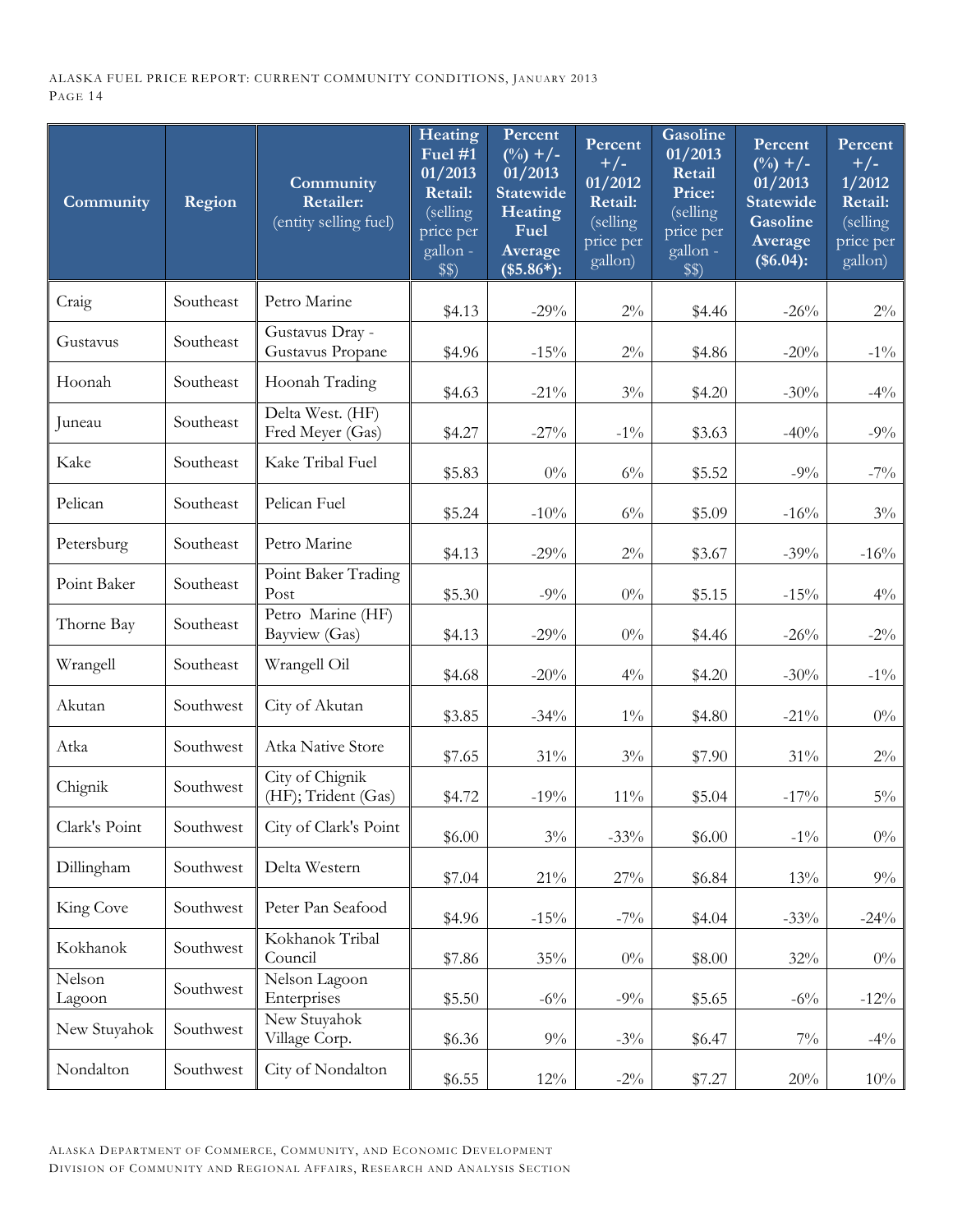| Community           | Region    | Community<br><b>Retailer:</b><br>(entity selling fuel) | Heating<br>Fuel $#1$<br>01/2013<br>Retail:<br>(selling<br>price per<br>gallon -<br>\$\$) | Percent<br>$(^{0}/_{0})$ +/-<br>01/2013<br><b>Statewide</b><br>Heating<br>Fuel<br>Average<br>$($5.86*)$ : | Percent<br>$+/-$<br>01/2012<br>Retail:<br>(selling<br>price per<br>gallon) | <b>Gasoline</b><br>01/2013<br>Retail<br>Price:<br>$\sqrt{\text{celling}}$<br>price per<br>gallon -<br>\$\$) | Percent<br>$(\sqrt[0]{0}) + \sqrt{-1}$<br>01/2013<br>Statewide<br><b>Gasoline</b><br>Average<br>(\$6.04): | Percent<br>$+/-$<br>1/2012<br>Retail:<br>(selling<br>price per<br>gallon) |
|---------------------|-----------|--------------------------------------------------------|------------------------------------------------------------------------------------------|-----------------------------------------------------------------------------------------------------------|----------------------------------------------------------------------------|-------------------------------------------------------------------------------------------------------------|-----------------------------------------------------------------------------------------------------------|---------------------------------------------------------------------------|
| Saint George        | Southwest | Delta Fuel<br>Company                                  | \$6.49                                                                                   | $11\%$                                                                                                    | $2\%$                                                                      | \$7.72                                                                                                      | $28\%$                                                                                                    | 27%                                                                       |
| Sand Point          | Southwest | TDX Svcs (HF);<br>Trident (gas)                        | \$5.21                                                                                   | $-11\%$                                                                                                   | $1\%$                                                                      | \$4.80                                                                                                      | $-21\%$                                                                                                   | $0\%$                                                                     |
| Togiak              | Southwest | <b>Togiak Natives</b><br>Limited                       | \$6.35                                                                                   | $9\%$                                                                                                     | $8\%$                                                                      | \$6.77                                                                                                      | 12%                                                                                                       | $4\%$                                                                     |
| Unalaska            | Southwest | Delta Western                                          | \$4.54                                                                                   | $-22\%$                                                                                                   | $0\%$                                                                      | \$4.35                                                                                                      | $-28%$                                                                                                    | $-3\%$                                                                    |
| Akiak               | Western   | Kokarmiut<br>Corporation                               | \$6.85                                                                                   | 17%                                                                                                       | $0\%$                                                                      | \$6.90                                                                                                      | $14\%$                                                                                                    | $1\%$                                                                     |
| Atmautluak          | Western   | Atmautluak Limited                                     | \$6.73                                                                                   | 15%                                                                                                       | 20%                                                                        | \$7.20                                                                                                      | 19%                                                                                                       | $5\%$                                                                     |
| Bethel              | Western   | Crowley                                                | \$6.40                                                                                   | 10%                                                                                                       | 10%                                                                        | \$6.95                                                                                                      | 15%                                                                                                       | 16%                                                                       |
| Emmonak             | Western   | Emmonak Corp.<br>Tank Farm                             | \$6.34                                                                                   | $9\%$                                                                                                     | $-6\%$                                                                     | \$6.65                                                                                                      | $10\%$                                                                                                    | $-1\%$                                                                    |
| Goodnews<br>Bay     | Western   | Mumtram Pikkai<br>Village Corp.                        | \$5.49                                                                                   | $-6\%$                                                                                                    | $3\%$                                                                      | \$6.44                                                                                                      | $7\%$                                                                                                     | $4\%$                                                                     |
| Hooper Bay          | Western   | Crowley Marine                                         | \$7.09                                                                                   | $22\%$                                                                                                    | $0\%$                                                                      | \$6.98                                                                                                      | 16%                                                                                                       | $0\%$                                                                     |
| Kotlik              | Western   | Kotlik Yupik<br>Enterprises                            | \$6.10                                                                                   | $5\%$                                                                                                     | $-9\%$                                                                     | \$6.70                                                                                                      | $11\%$                                                                                                    | $-8\%$                                                                    |
| Kwigillingok        | Western   | KWIK Marina Inc.                                       | \$6.45                                                                                   | $11\%$                                                                                                    | $0\%$                                                                      | \$6.80                                                                                                      | 13%                                                                                                       | $3\%$                                                                     |
| Marshall            | Western   | Maserculiq Inc.                                        | \$5.76                                                                                   | $-1\%$                                                                                                    | $-12%$                                                                     | \$6.94                                                                                                      | 15%                                                                                                       | $1\%$                                                                     |
| Mountain<br>Village | Western   | Azachorak Fuel                                         | \$7.31                                                                                   | 25%                                                                                                       | $-3\%$                                                                     | \$6.21                                                                                                      | $3\%$                                                                                                     | $-17\%$                                                                   |
| Nunapitchuk         | Western   | Nunapitchuk LTD.                                       | \$7.02                                                                                   | 20%                                                                                                       | $2\%$                                                                      | \$7.30                                                                                                      | $21\%$                                                                                                    | $22\%$                                                                    |
| Pilot Station       | Western   | Pilot Station Native<br>Corporation                    | \$7.32                                                                                   | 25%                                                                                                       | $4\%$                                                                      | \$8.03                                                                                                      | 33%                                                                                                       | $4\%$                                                                     |
| Quinhagak           | Western   | Qanirtuuq<br>Corporation                               | \$6.50                                                                                   | $11\%$                                                                                                    | $8\%$                                                                      | \$6.45                                                                                                      | $7\%$                                                                                                     | $-8\%$                                                                    |
| Russian<br>Mission  | Western   | Russian Mission<br>Corporation                         | \$5.75                                                                                   | $-1\%$                                                                                                    | $0\%$                                                                      | \$6.20                                                                                                      | $3\%$                                                                                                     | $0\%$                                                                     |
| Scammon Bay         | Western   | Askinuk<br>Corporation                                 | \$7.34                                                                                   | $26\%$                                                                                                    | $0\%$                                                                      | \$7.34                                                                                                      | $22\%$                                                                                                    | $0\%$                                                                     |
| Sleetmute           | Western   | Henry Hill Store                                       | \$7.45                                                                                   | $28\%$                                                                                                    | $1\%$                                                                      | \$7.85                                                                                                      | 30%                                                                                                       | $5\%$                                                                     |